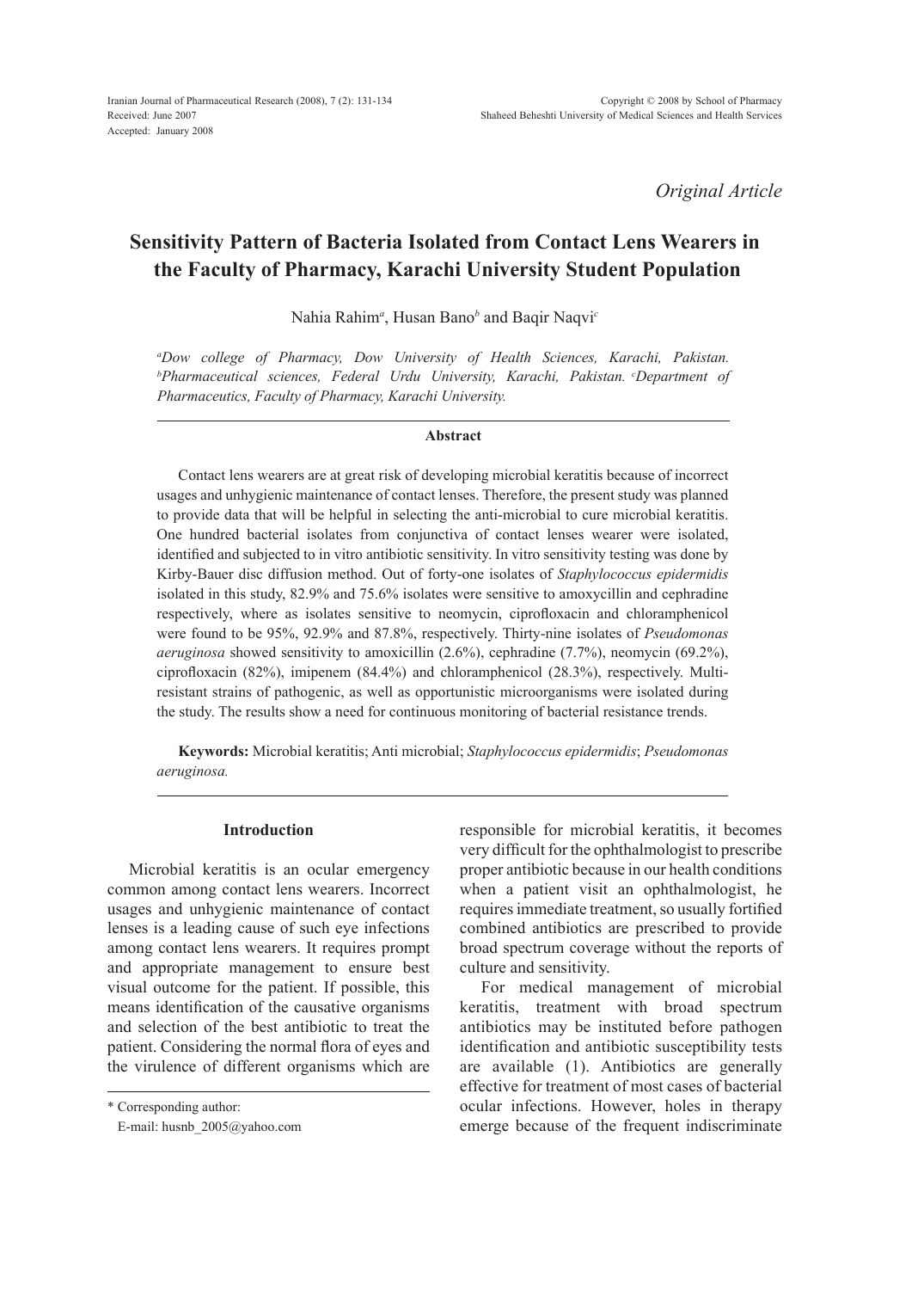use of antibiotics, which has led to the development of resistance to many commonly used anti microbial (2-4). Hence, periodic susceptibility testing should be carried out as proposed by many researchers to detect the resistance trends (5, 6).

There were more culture positive contact lenses and/or storage cases than culture positive corneal scrapings,hence similar bacteria were isolated from the two sources in only 25% of all cases (7). This demonstrates that bacteria recovery from lenses and storage cases is easier than from cornea; however, it cannot be considered as a reliable guide for directing antibiotic therapy. Therefore, reliance on culture sensitivity data from contact lens and/or storage cases may results in sub-optimal treatment of such conditions. During the present study, we determined the culture sensitivity of the isolates recovered from conjunctiva of contact lens wearer after the removal of contact lenses. Hence, this study could provide information on the efficacy of ocular antibiotics commonly used against bacterial pathogens of keratitis. It is hoped that this information will be helpful in empiric treatment of bacterial keratitis.

#### **Experimental**

# *Study population*

The sample population was the Faculty of Pharmacy, University of Karachi undergraduate students wearing contact lenses. The reason for such choice was the accessibility of the subjects. Only students using contact lenses were considered subject volunteers, who had established a routine pattern of lens care. This study was a prospective study and the study period was 12 months from Feb 2005 to Jan 2006.

## *Isolation and identification procedure*

The samples were taken from conjunctiva of right eye of the subjects using sterile cotton swabs. Each swab obtained was inoculated into separate tubes with brain heart infusion (BHI) broth and incubated at 37°C for 24 h. Bacterial isolation was conducted by obtaining inoculums from the incubated BHI broth and gently streaking it on blood agar, MacConkey's agar, Vogel-Johnson's

| series<br>number | Name of antibiotic | Amount of antibiotic<br>(in microgram) per disc |  |  |
|------------------|--------------------|-------------------------------------------------|--|--|
|                  | Amoxycillin        | 10                                              |  |  |
| $\mathfrak{D}$   | Cephradine         | 10                                              |  |  |
| 3                | Neomycin           | 30                                              |  |  |
| 4                | Ciprofloxacin      | 5                                               |  |  |
| 5                | Chloramphenicol    | 30                                              |  |  |
| 6                | Imipenem           | 10                                              |  |  |

agar, cetrimide agar and nutrient agar. Bacterial culture obtained was identified using Gram's staining, performing biochemical tests (including catalase, coagulase and oxidase) and on the basis of culture diagnosis by growing on selective media. To separate individual cells, streaking of bacterial culture on nutrient agar plate was used. These plates were incubated at 37°C for 12 h. Pure cultures were further confirmed by performing Gram's staining and by studying the morphology of these isolated colonies.

### *Antibiotic sensitivity testing*

Each isolate was grown in 5 ml Mueller-Hilton broth at  $37^{\circ}$ C for 2-8 ho and making a loan on Mueller-Hilton agar. Appropriate antibiotic impregnated discs were placed on the agar surface. Antibiotics used were amoxycillin, cephradine, neomycin, chloramphenicol, imipenem and ciprofloxacin (Table 1). Plates were incubated at 35-37°C for 24 h. Diameter of the zone of inhibition around each disc was measured with a vernier caliper and they were interpreted as sensitive or resistant, according to the zone interpretive standards (8). Isolates of intermediate sensitivity were categorized, as resistant as the number of intermediate isolates was insignificant, when compared to the whole sample.

# **Results and Discussion**

Microbial keratitis is a corneal infection common among contact lens wearer. Isolation and identification of pathogens from contact lenses, as well as conjunctiva, may suggest an appropriate chemotherapy. Hence, for the present study conjunctival swabs from contact lens wearer were screened for the presence of

**Table 1.** Antibiotic discs used during this study.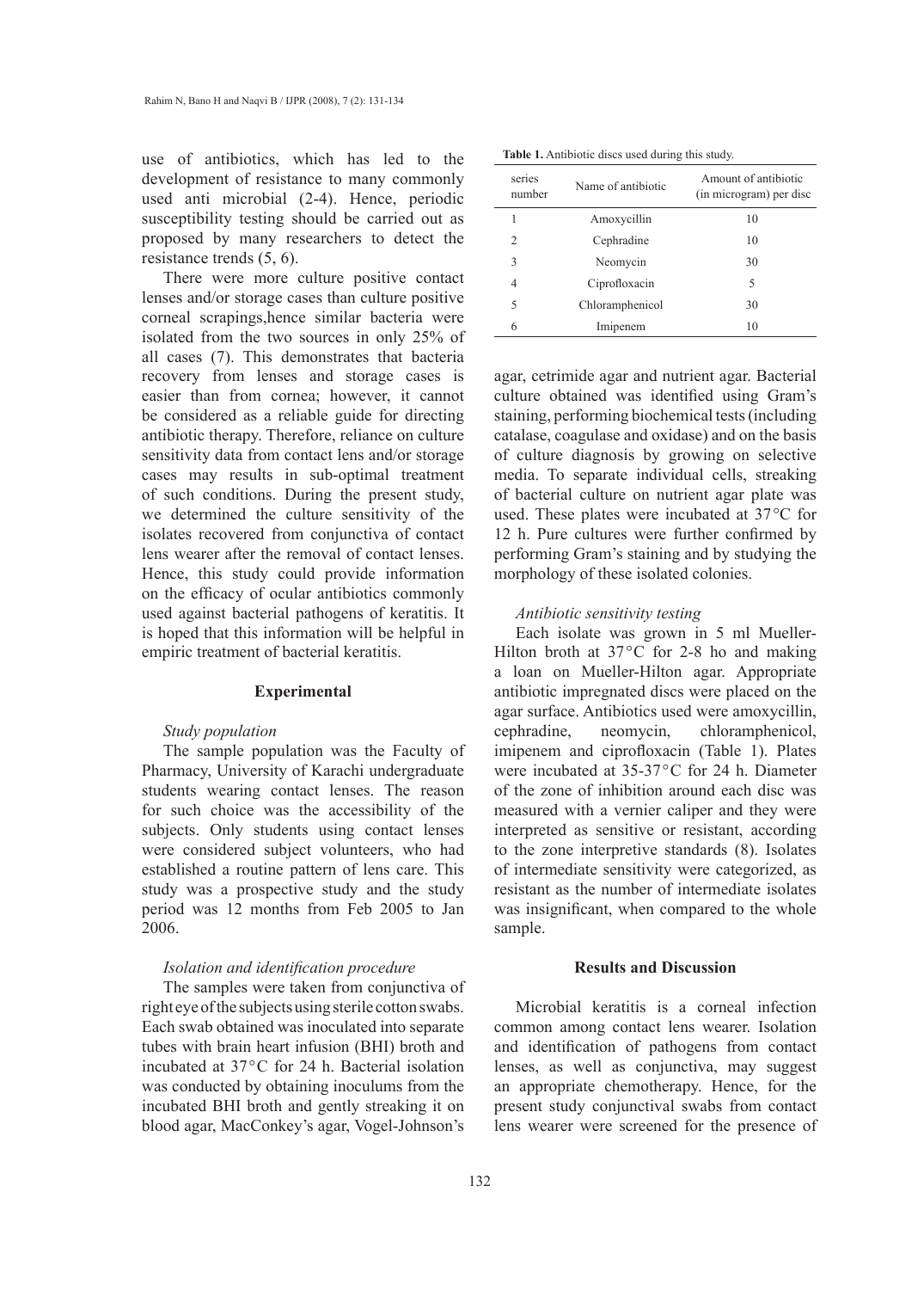| Microorganisms   | Number sensitive/Number tested (% Sensitivity) |              |              |               |                 |              |
|------------------|------------------------------------------------|--------------|--------------|---------------|-----------------|--------------|
|                  | Amoxycillin                                    | Cephradine   | Neomycin     | Ciprofloxacin | Chloramphenicol | Imipenem     |
| S. epidermidis   | 34/41 (82.9)                                   | 31/41 (75.6) | 39/41 (95)   | 38/41 (92.9)  | 36/41 (87.8)    | 41/41(100)   |
| P. aeruginosa    | 1/39(2.6)                                      | 3/39(7.7)    | 27/39 (69.2) | 32/39(82)     | 11/39(28.3)     | 33/39 (84.4) |
| S. aureus        | 6/11(54.6)                                     | 3/11(27.3)   | 11/11(100)   | 10/11(100)    | 9/11(81.1)      | 11/11(100)   |
| Bacillus species | 2/7(28.6)                                      | 2/7(28.6)    | 5/7(71.4)    | 6/7(85.7)     | 4/7(57.2)       | 7/7(100)     |
| E. coli          | 0/2(0)                                         | 0/2(0)       | 2/2(100)     | 1/2(50)       | 1/2(50)         | 2/2(100)     |

**Table 2.** Sensitivity results of different groups isolated from contact lens wearers to amoxycilin, cephradine, neomycin, ciprofloxacin, chloramphenicol and imipenem.

bacteria. After identification we also determined culture sensitivity. Results are depicted in Table 2.

Ocular isolates of *S. epidermidis* (n=41) showed a highly variable pattern of antibiotic sensitivity. 82.9% and 75.6% of isolates were sensitive to amoxycillin and cephradine, respectively, whereas isolates sensitive to neomycin, ciprofloxacin and chloramphenicol were found to be 95%, 92.9% and 87.8%, respectively. It was observed that 92% of *S. epidermidis* had susceptibility to ciprofloxacin (9). Another researcher reported that 11% of *S. epidermidis* strains were ciprofloxacin resistant (10). During the present study, it is a growing evidence for antibiotic resistance among ocular strains of *S. epidermidis* was observed.

Antibiotic susceptibility of *P. aeruginosa*  $(n=39)$  was found to be 2.6% to amoxycillin, 7.7% to cephradine, 69.2% to neomycin, 82% to ciprofloxacin, 84.4% to imipenem and 28.3% to chloramphenicol, respectively. In 1999, it was noted that 15.6% cases of *Pseudomonas*  karatitis were caused by ciprofloxacin–resistant *Pseudomonas* (4).

Antibiotic susceptibility of ocular strains of *P. aeruginosa* to ciprofloxacin and imipenem observed during the present study is similar to the earlier reports (11, 12).

*Staphylococcus aureus* (n=11) sensitivity was found to be 54.6% to amoxycillin, 27.3% to cephradine, 100% to neomycin, 100% to ciprofloxacin, 81.1% to chloramphenicol and 100% to imipenem. It was reported that the resistance of *S. aureus* to ciprofloxacin increased by 7% (13). Resistance to chloramphenicol among Gram positive organisms was 10% (14), whereas 75% of Gram positive ocular isolates were sensitive or intermediate sensitive to neomycin, and 70% sensitive or intermediate sensitive to chloramphenicol (15).

Seven isolates of *Bacillus species* analyzed during this study showed 28.6% sensitivity to amoxycillin, 28.6% to cephradine, 71.4% to neomycin, 57.2% to chloramphenicol, 85.7% to ciprofloxacin and 100% to imipenem. It was reported that all isolates of *Bacillus species*  were sensitive to gentamicin, tobramycin and ciprofloxacin (16). Two ocular isolates of *E. coli* used during the study showed 0% sensitivity to amoxycillin and cephradine, 50% to ciprofloxacin and chloramphenicol, and 100% to neomycin and imipenem. Previous reports showed that 10% of the Gram positive bacilli from the patients of bacterial keratitis were not sensitive to ciprofloxacin (2). Percentage sensitivity to different antibiotics of *Bacillus species* and *E. coli*, as exhibited in this study, may partly be attributed to the fact that the total number of isolates was too small.

Most of the organisms isolated during this study were resistant to amoxycillin, cephradine, neomycin and chloramphenicol. This study suggests that ciprofloxacin and imipenem are the best choices for treating microbial keratitis. Monotherapy with fluoroquinolones eye drops is a better choice than combined antibiotic therapy, due to the quicker clinical response and less toxicity (17). In addition, fluoroquinolones have good sensitivity to common ocular isolates (18). It is common practice that a patient come to the ophthalmologist when an infection becomes so severe that the ophthalmologist cannot wait for the results of sensitivity tests and has to prescribe a broad-spectrum antibiotic but treatment modification can be made after getting the results of sensitivity test (19). As the above study showed the development of resistance, it is